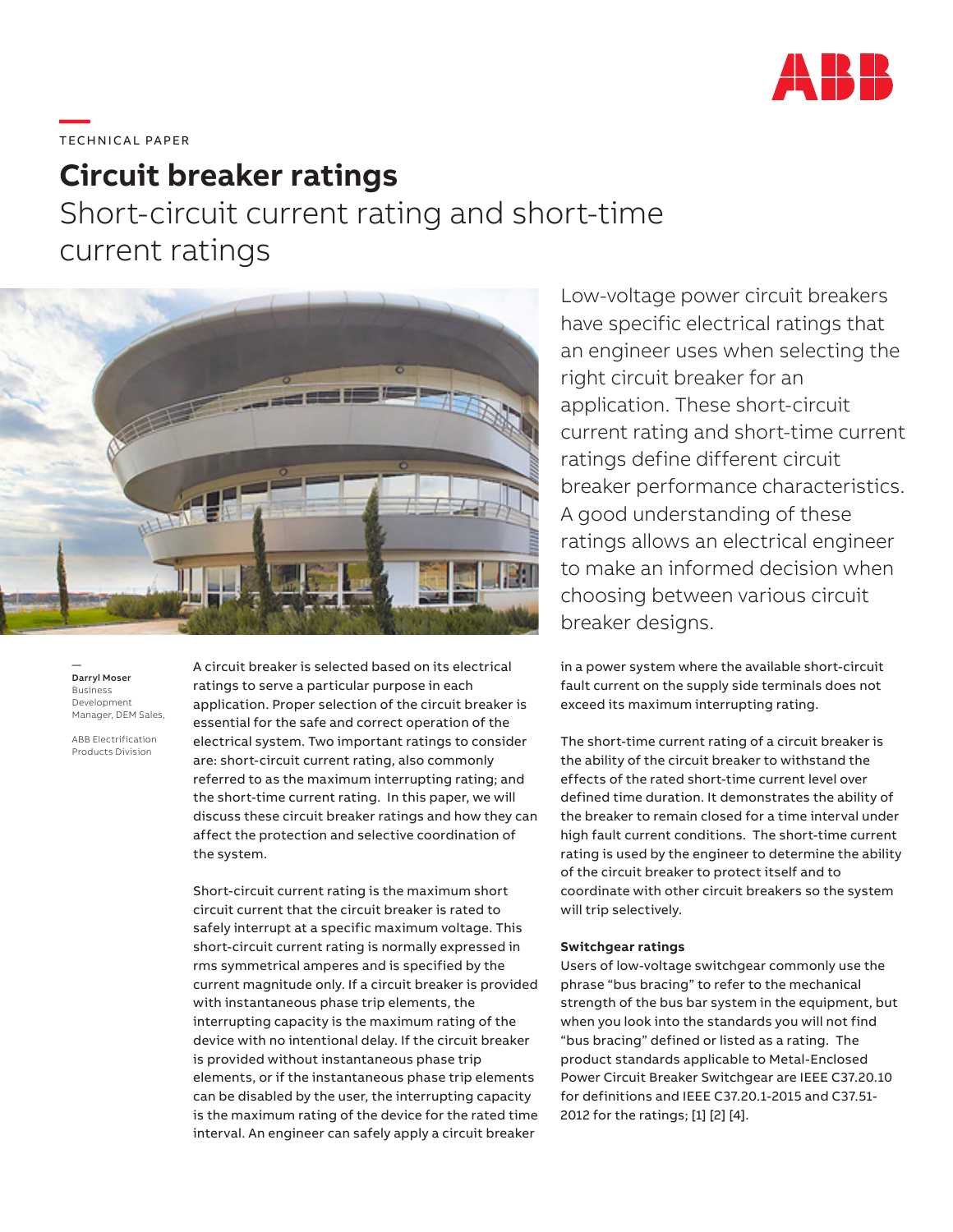## **Definition from IEEE C37.20.10 – 2016, IEEE Standard Definitions for AC (52 kV and below) and DC (3.2 kV and below) Switchgear Assemblies [1]**

"Rated short-circuit withstand current: The maximum rms current that a circuit can carry momentarily without electrical, thermal, or mechanical damage or permanent deformation. The current shall be the rms value, including the dc component, at the major peak of the maximum offset phase as determined from the envelope of the current wave during a given test time interval."

# **Ratings from IEEE C37.20.1 – 2015, IEEE Standard for Metal-Enclosed Low-Voltage (1000 Vac and below, 3200 Vdc and below) Power Circuit Breaker Switchgear [2]**

Rated short-circuit withstand current, which is the rated symmetrical short-circuit current that the switchgear bus must be able to withstand for a time duration of at least four electrical cycles, 0.067 seconds on a 60 Hz system. During this test, the voltage must be at the maximum rated value such as 635V as opposed to a nominal value of 600V and it must be at a power factor of 15% or lower which translates into a peak current of at least 2.3 times the rms value.

The test to verify rated short-time withstand current in low-voltage metal enclosed switchgear is conducted by applying the short-time current level for two periods of one-half second (30 cycles), separated by a fifteen second interval with no current, or at the option of the switchgear manufacturer the test can be performed as a single test of one full second (60 cycles).

#### **Circuit breaker ratings**







These switchgear bus ratings relate back directly to the tests and ratings of the low-voltage power circuit breakers (LVPCBs) that are used in the switchgear assembly. For example, the short-time current rating of the switchgear corresponds directly to the rated short-time current testing requirement for unfused power circuit breakers in ANSI C37.50 – 2012, reference clause 3.10.1. [3]

The rated short-time current in LVPCBs is a rating given to non-automatic circuit breakers, those

without trip units, and for non-fused automatic circuit breakers.

Note: Rated short-time withstand current is not applicable to fused circuit breakers as the fuse will open prematurely and not allow the current to flow for the full duration of the rated short-time withstand test.

#### **Trip units**



Low-voltage power circuit breakers have a 30 cycle short-time current rating consistent with the ANSI C37.50 and UL 1066 standards [3] [5]. This allows them to be used without an instantaneous trip element. The interrupting capacity rating of an LVPCB is the rating of the circuit breaker with the instantaneous trip element activated or enabled. Anyone who applies a LVPCB without instantaneous trip elements would need to ensure that the short-time current rating of the device is greater than or equal to the available short-circuit fault current.

Modern electronic trip units allow for maximum time-current curve shaping which helps you to selectively coordinate with other circuit breakers. These trip units are designed with adjustments for long-time pickup threshold and time delay, short time pickup threshold and time delay, instantaneous pickup, and ground fault pickup threshold and time delay.

#### **Protection and coordination**

Equipment protection and coordination can be competing objectives of the system designer. When applied within their electrical ratings, circuit breakers will safely protect both themselves and the electrical system. Selective coordination is necessary when continuity of service is desired and this is often achieved through the use of the circuit breaker's short-time ratings. An intentional tripping delay may be applied only when downstream circuit breakers have an adequate short-time current rating or are self-protecting.

For many applications in low-voltage power distribution systems a lesser short-time current